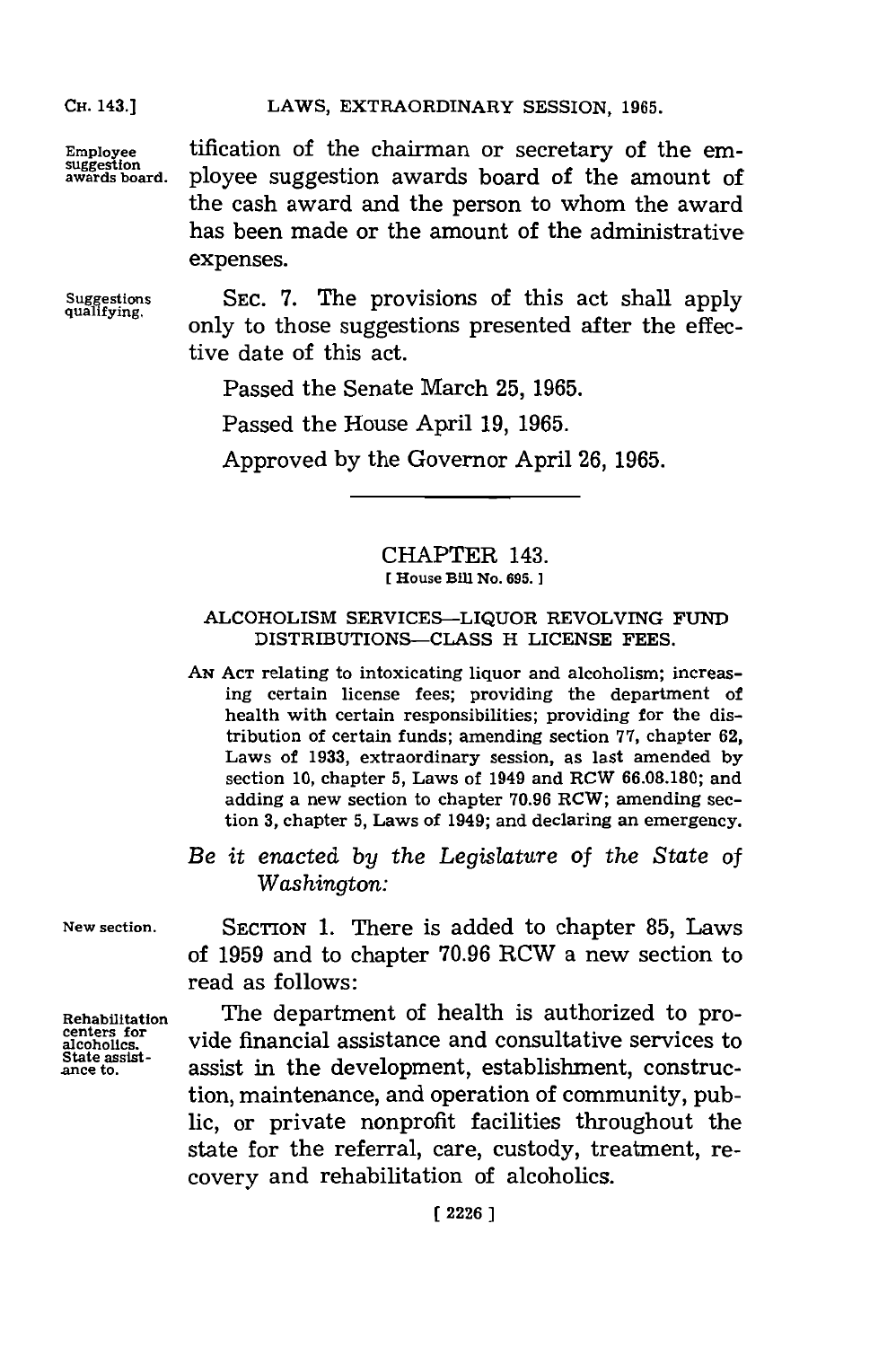**SEc.** 2. Section **77,** chapter **62,** Laws of **1933 RCW 66.08.180** extraordinary session, as last amended **by** section **amended. 10,** chapter **5,** Laws of 1949 and RCW **66.08.180** are each amended to read as follows:

Moneys in the liquor revolving fund shall be **Liquor re-**<br>distributed by the board at least once every three polying fund.<br>  $\frac{1}{2}$  and  $\frac{1}{2}$  and  $\frac{1}{2}$  and  $\frac{1}{2}$  and  $\frac{1}{2}$  and  $\frac{1}{2}$  and  $\frac{1}{2}$  and months in accordance with RCW 66.08.190, 66.08.200 administration<br>-Disburseand 66.08.210: Provided, That the board shall re- ment to Uniserve from distribution such amount not exceeding For the main distribution such different five showcalling washington<br>five hundred thousand dollars as may be necessary state Unifor the proper administration of this title: *And pro-* **Pepartment** of the state of  $P_{\text{Health}}$ . *vided further,* That all license fees, penalties and forfeitures derived under this act from class H licenses or class H licensees shall every three months be disbursed **by** the board to the University of Washington and to Washington State University for medical and biological research only, in such proportions as shall be determined **by** the board after consultation with the heads of said state institutions: *And provided further,* That when the allocations in any biennium to the University of Washington and Washington State University shall amount to a total of one million dollars, the entire allocation for the remainder of the biennium shall be disbursed to the department of health to carry out the purposes of section **1** of this act.

**SEC. 3.** Section **3,** chapter **5,** Laws of 1949 and **RCW 66.24.420** RCW 66.24.420 are each amended to read as follows:

**(1)** The class H license shall be issued in ac- **Liquor by the Idrink, Class** cordance with the following schedule of annual **H licenses. Schedule of**<br>**Schedule** of<br>**Schedule** of<br>**Schedule** of<br>**Schedule** of<br>**Schedule** of<br>**Schedule** of<br>**Schedule** of

(a) The annual fee for said license, if issued to **licenses.** a club, whether inside or outside of incorporated cities and towns, shall be three hundred thirty dollars.

**(b)** The annual fee for said license, if issued to any other class H licensee in incorporated cities and **[CH.** 143.

**versity of**<br>**Washington**,<br>**Washington** 

fees—Location<br>--Number of<br>licenses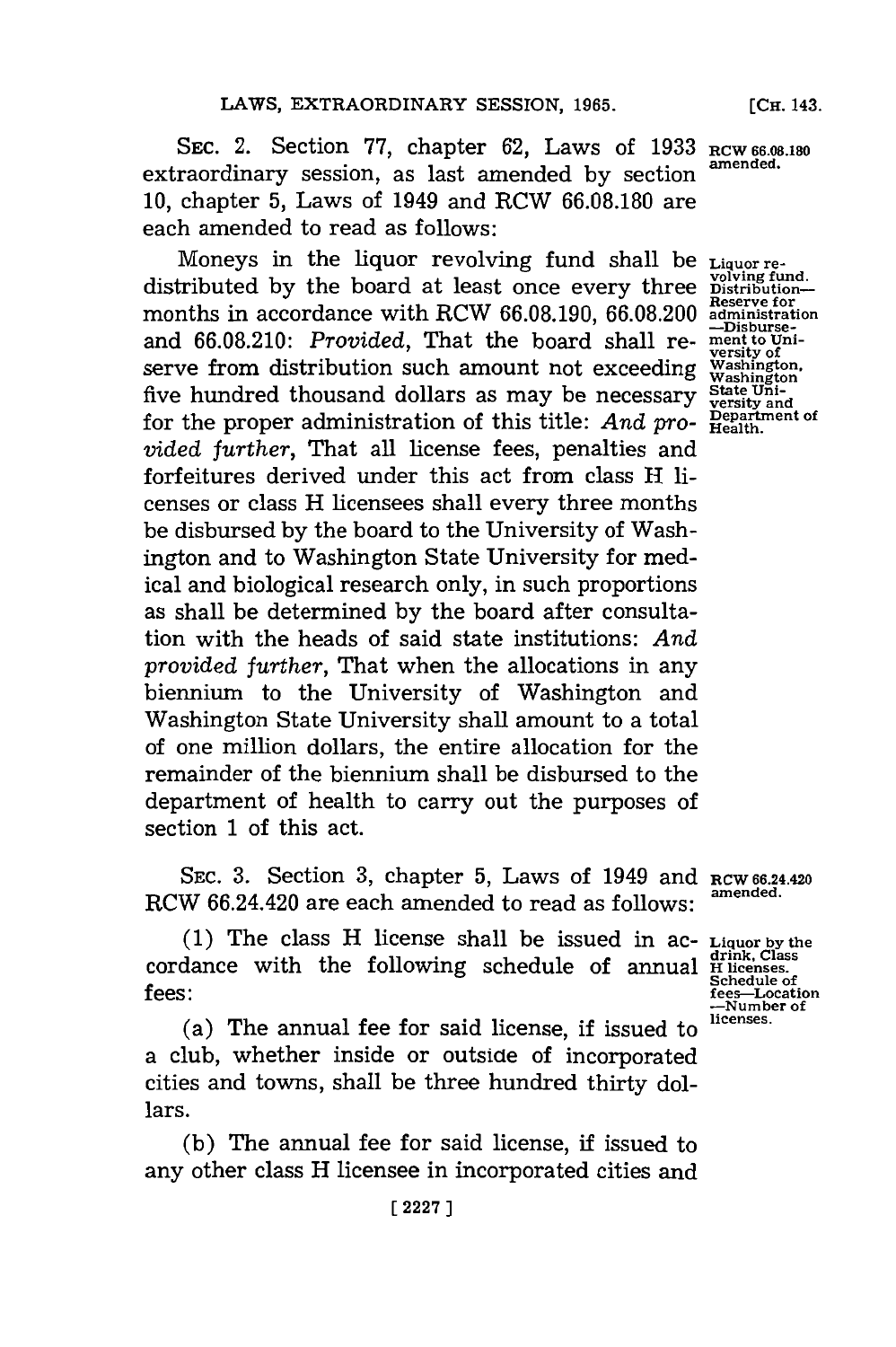**CH.** 143.]

**Liquor by the drink, Class H licenses. Schedule of fees-Location -Number of licenses.**

towns, shall be graduated according to the population thereof as follows:

Incorporated cities and towns of less than **10,000** population; fee **\$550.00;**

Incorporated cities and towns of **10,000** and less than **100,000** population; fee **\$825.00;**

Incorporated cities and towns of **100,000** population and over; fee **\$1,100.00.**

(c) The annual fee for said license when issued to any other class H licensee outside of incorporated cities and towns shall be: one thousand one hundred dollars; this fee shall be prorated according to the calendar months, or major portion thereof, during which the licensee is open for business, except in case of suspension or revocation of the license.

**(d)** The fee for any dining, club or buffet car, or any boat or airplane shall be as provided in subsection (4) of this section.

(2) The board, so far as in its judgment is reasonably possible, shall confine class H licenses to the business district of incorporated cities and towns, and not grant such licenses in residential districts, nor within the immediate vicinity of schools, without being limited in the administration of this subsection to any specific distance requirements.

**(3)** The board shall have discretion to issue class H licenses outside of incorporated cities and towns in the state of Washington. The purpose of this subsection is to enable the board, in its discretion, to license in areas outside of incorporated cities and towns, establishments which are operated and maintained primarily for the benefit of tourists, vacationers and travelers, and also golf and country clubs, and common carriers operating dining, club and buffet cars, or boats.

(4) Where the license shall be issued to any corporation, association or person operating as a common carrier for hire any dining, club and buffet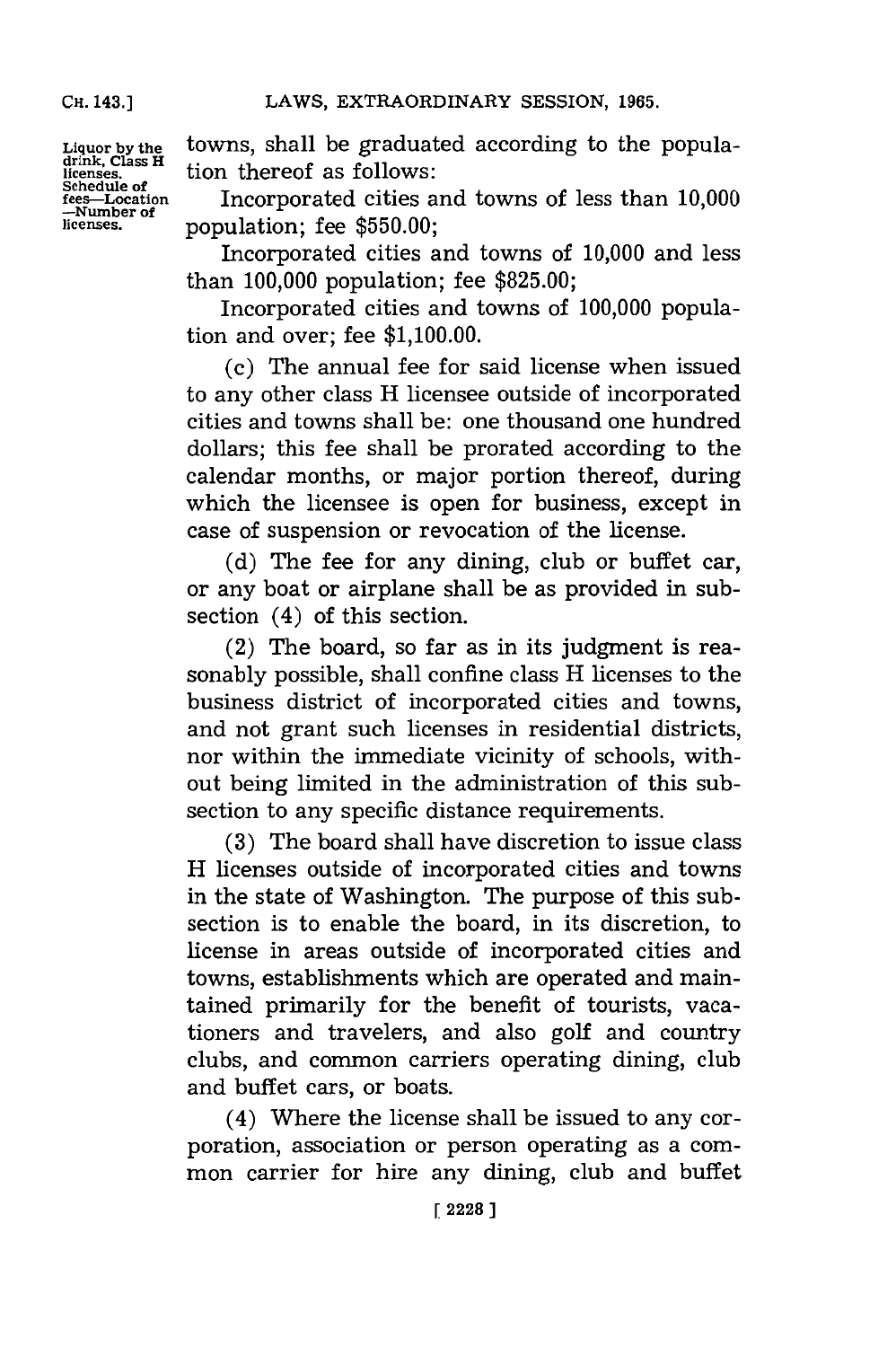car or any boat or airplane, such license shall be issued upon the payment of a fee of one hundred sixty-five dollars per annum, which shall be a master license and shall permit such sale upon one such car or boat or airplane, and upon payment of an additional sum of five dollars per car or per boat or airplane per annum, such license shall extend to additional cars or boats or airplanes operated **by** the same licensee within the state, and a duplicate license for each such additional car and boat and airplane shall be issued: *Provided,* That such licensee may make such sales upon cars or boats or airplanes in emergency **for** not more than five consecutive days without such license: *And provided further,* That such license shall be valid only while such cars or boats or airplanes are actively operated as common carriers for hire and not while they are out of common carrier service.

**(5)** The total number of class H licenses issued in the state of Washington **by** the board shall not in the aggregate at any time exceed one license for each fifteen hundred of population in the state, determined according to the last available federal census.

**(6)** Notwithstanding the provisions of subsection **(5)** of this section, the board shall refuse a class H license to any applicant if in the opinion of the board the class H licenses already granted for the particular locality are adequate for the reasonable needs of the community.

**SEC.** 4. This act is necessary for the immediate **Emergency.** preservation of the public peace, health and safety, the support of the state government and its existing public institutions and shall take effect July **1, 1965.**

Passed the House April **13, 1965.**

Passed the Senate April 21, **1965.**

Approved **by** the Governor April **26, 1965.**

**[ 2229** ]